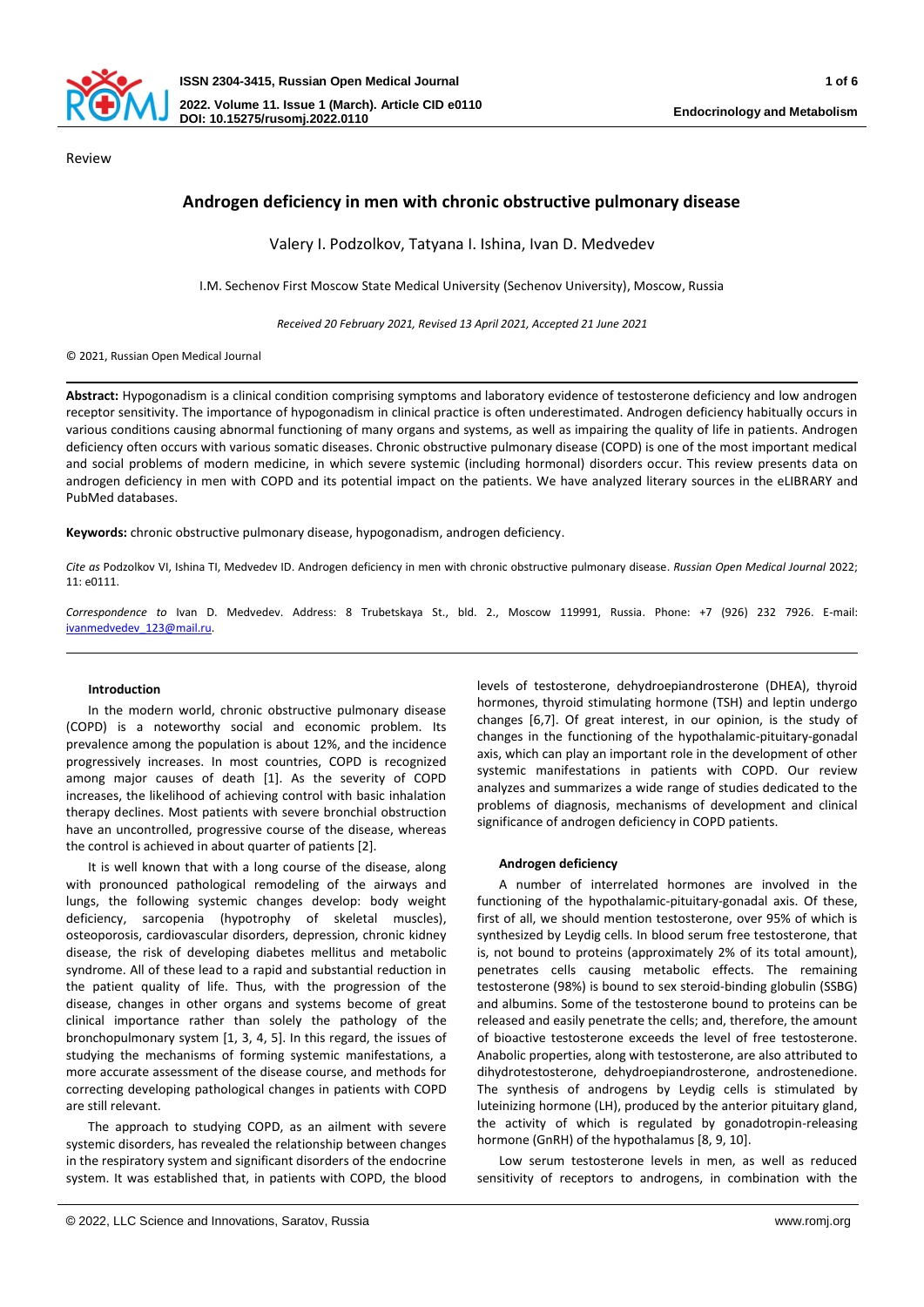

development of characteristic symptoms and/or features are called hypogonadism [11]. Thus, the term *hypogonadism* describes the clinical and biochemical syndrome associated with low testosterone levels or reduced sensitivity of the receptor apparatus to androgens. It could have a negative impact on the function of many organs and systems, reducing the quality of life and life prognosis [11, 12].

Sensu the level of disturbances in the hypothalamic-pituitarygonadal axis functioning, primary and secondary hypogonadism are distinguished. The former presumes a decrease in the testosterone concentration as a result of direct damage to the testicular tissue, with overproduction of LH and follicle-stimulating hormone (FSH). The causes of its development are Klinefelter syndrome, cryptorchidism, some types of antitumor chemotherapy, testicular trauma and irradiation, infection-caused orchitis, HIV infection, and myotonic dystrophy [13]. In secondary hypogonadism, a reduction of testosterone levels is associated with a decrease in LH production. Secondary hypogonadism can be observed in hyperprolactinemia, obesity, iron overload syndrome; in the course of taking opioid drugs and glucocorticosteroids (GCS); androgen deprivation; anabolic-androgenic steroid withdrawal syndrome; hypogonadotropic hypogonadism; hypothalamus and pituitary gland disorders; head trauma; after surgery or irradiation of the pituitary gland. The simultaneous development of primary and secondary hypogonadism is also possible, in which case the testosterone concentration declines, and the change in LH and FSH levels varies depending on the prevalence of the first or second form of the hypogonadism [13, 14].

There are also organic and functional types of hypogonadism. Organic type causes a persistent dysfunction of the testicles, hypothalamus, or pituitary gland due to congenital or acquired disorders. Functional hypogonadism is manifested by a reversible decrease in the content of testosterone, LH and FSH as a result of various potentially eliminable ailments [13, 15].

From the age of 30-35 years old, the amount of total testosterone begins declining by about 0.8-2% annually, whereas the content of free testosterone and testosterone bound with globulin diminishes by 2% per year. At the same time, the SSBG concentration grows by about 1.6% per annum [8,16]. The agerelated decrease in testosterone concentration in men is associated with degenerative changes in the testes, their hypoxia as a result of microcirculatory insufficiency, as well as with a reduction in the number of Leydig cells. At the same time, with age, the disorder of the circadian rhythm of LH synthesis and, consequently, of testosterone, occurs [8, 17]. According to a number of studies, the prevalence of age-related androgen deficiency among men in the age group of 40-49 years old is 0.1% –16.5%; in the age group of 50-59 years old, it is 0.6% – 31.8%; and, for the age group of 60-69 years old, tan incidence of androgen deficiency is 3.2% – 30.1% [18].

Clinical manifestations of androgen deficiency are reduced libido, erectile dysfunction, depression, fatigue, irritability, sleep disorders; decreased muscle mass and muscle strength; reduced body hair; diminished bone mineral density; osteoporosis; visceral obesity, and gynecomastia. However, the severity of these symptoms does not always correlate with the degree of decrease in biochemical parameters [17, 19]. In clinical screening, since the symptoms arising from testosterone reduction are varied and nonspecific, one should focus on a decrease in libido and sexual

activity, decline in the number of morning erections and adequate erections [11]. It is important to take into account the possibility of developing these disorders due to somatic diseases (such as diabetes mellitus, vasculopathy, etc.), or due to taking medications (spironolactone, beta-blockers) [11].

A reduction in the level of total serum testosterone under 12.1 nmol/l is considered the deficiency [17]. When the concentration of total testosterone is from 8 to 12 nmol/l, it is recommended to investigate the content of both SSBG and free testosterone [11, 19]. To detect subclinical hypogonadism, determine the primary and secondary forms of hypogonadism, it is recommended to assess the concentration of LH in the blood serum [12, 19]. Blood sampling for the analysis of total testosterone and LH is performed on an empty stomach twice (on different days), in the mornings (from 7 to 11 am); this is due to fluctuations in testosterone levels throughout the day and its reduced levels after meals [11, 12].

Currently, there is an understanding of the relationship between the reduction in testosterone levels and diseases of various organs and systems [14]. The development of hypogonadism can be caused by both the disease itself and the prescribed therapy. Thus, the prevalence of hypogonadism among middle-aged men with decompensated diabetes mellitus and obesity may exceed 50% [19]. It should be noted that a number of researchers consider reversible hypogonadism as an adaptive response of the body that develops in acute severe somatic pathology. A decrease in testosterone levels determines a decline in physical activity, energy expenditure, and reproductive behavior, thus protecting the patient's body from behavioral actions that could increase the risk of cardiovascular diseases [20]. Hence, in clinical practice, the question may arise, "What happens first: a disease that causes hypogonadism, which aggravates the course of that disease – or these two problems occur simultaneously; and, therefore, the development of hypogonadism is not initially associated with somatic pathology?". It is difficult to answer this question unequivocally and, obviously, it is necessary to analyze all the factors in each specific case.

### **Hypogonadism in COPD patients**

Currently, a decrease in testosterone levels has been proven in coronary artery disease, arterial hypertension, stroke and atherosclerotic lesions of peripheral blood vessels, chronic kidney disease, non-alcoholic fatty liver disease, chronic viral hepatitis, liver cirrhosis, and HIV infection [14]. A relationship has been demonstrated between a decrease in testosterone concentration and mortality from cardiovascular diseases [21]. Along with this finding, a high prevalence of androgen deficiency has been described in patients with respiratory pathologies (COPD, sarcoidosis, sleep apnea) [14].

In the population of patients with COPD, a fairly high prevalence of androgen deficiency was revealed, which, according to various authors, ranges from 22 to 69% [22]. According to research by S.A. Mousavi, et al, secondary hypogonadism was detected in 58.6% of 140 examined men with COPD at the age of 67.4±10.1 years [23]. Similar data were presented in the publication by M. van Vliet, et al: in 58% of the examined patients with COPD, a decrease in testosterone concentration was detected [24]. R. Rubinsztajn, et al. revealed hypogonadism in 33% of patients with severe course of the disease [25]. The most largescale study to examine the prevalence of hypogonadism in the general population versus the patients with COPD was conducted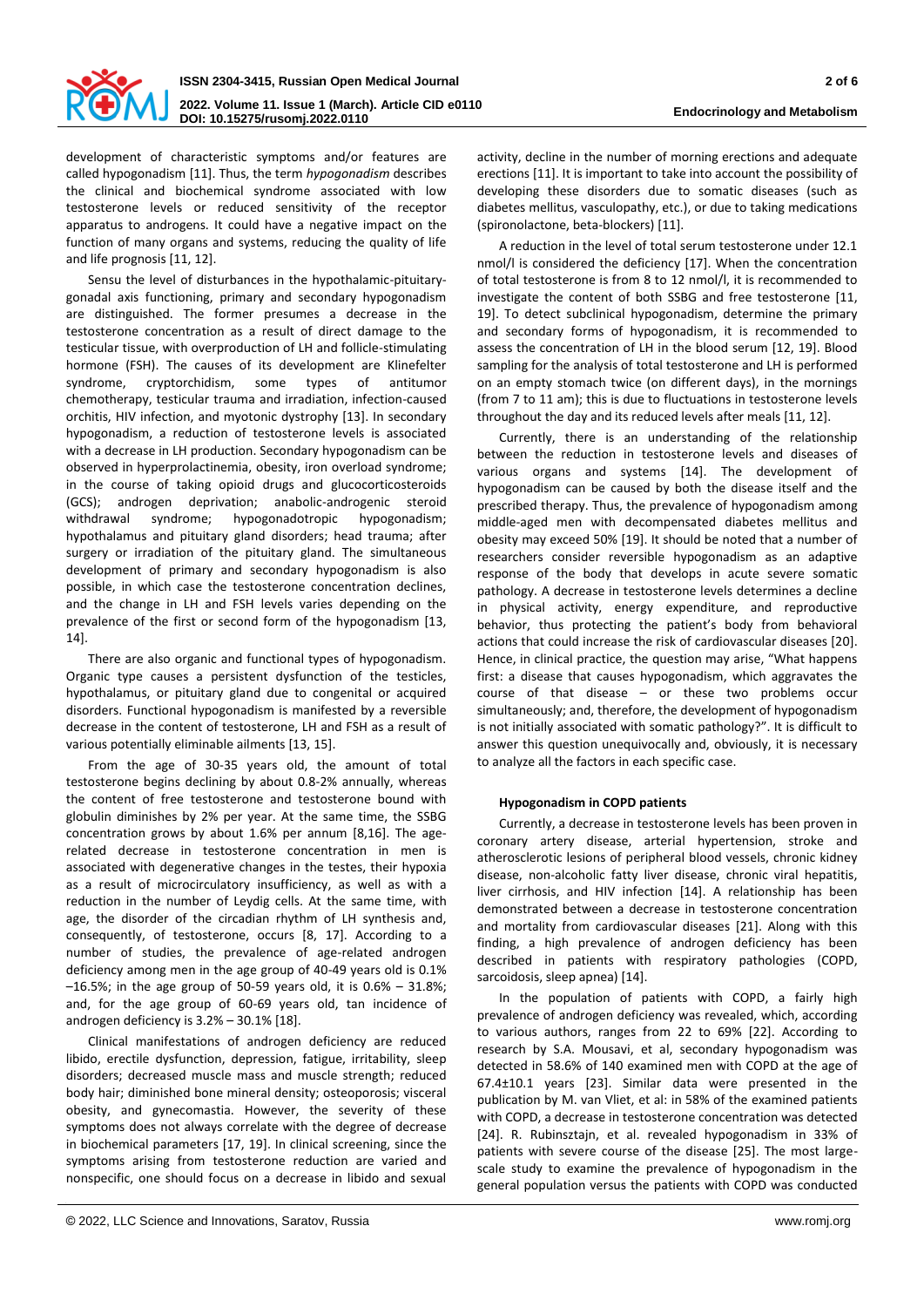

by T. Mulligan, et al. The study included 2,162 patients, among them 220 men with established bronchial obstruction, of which 43.5% had androgen deficiency [26].

Currently, the questions, whether such hormonal changes are clinically significant and what are the consequences of developing a deficiency of sex steroids in patients with COPD, remain controversial. A number of authors consider hypogonadism in patients with COPD as one of the major causes of developing such systemic manifestations of the disease, as weight loss, muscle weakness, and a reduction in bone mineral density [6, 27].

In the emphysematous phenotype of COPD, the progression of the disease, along with a deterioration in the ventilation function of the lungs, is characterized by the body weight loss and decrease in muscle mass, which are predictors of a poor prognosis [28]. The pathogenetic mechanisms underlying the development of this process are associated with both systemic inflammatory effects and changes in the function of the endocrine system, including the development of androgen deficiency [3, 6, 14]. This justifies the search for the relationship between the presence and severity of changes in the level of sex hormones and the development of systemic manifestations in COPD patients.

The study of the energy balance in patients with stage III-IV COPD (GOLD) showed that the processes of catabolism prevail over the processes of anabolism. In particular, this was described in the publication by R. Debigaré, et al. [29]. The authors evaluated the indicators characterizing catabolic (blood cortisol, IL-6) and anabolic processes. They examined 45 men with COPD, whose average age was 65 years old, and the forced expiratory volume in the first second (FEV<sub>1</sub>) was 40%. The study revealed a decrease in the levels of testosterone, dehydroepiandrosterone (DHEA), insulin-like growth factor responsible for anabolic processes in the body, as well as a higher percentage of androgen deficiency development compared with the control group of healthy men of comparable age.

In the study by Van Vliet, et al. [24], which included 78 men with COPD with an average FEV<sub>1</sub> rate of 44% and average age of 66 years old, and 21 healthy men (control group) of an average age of 63 years and FEV1 rate of 108%, a higher prevalence of androgen deficiency was found as well in patients with COPD. Along with this, during the study, exercise tolerance was examined (a test for a six-minute walk was used), along with the strength of the quadriceps femoris muscle, and the levels of FSH and LH were determined. It was shown that patients with COPD, as compared with healthy individuals, had a higher concentration of FSH and LH, while the content of total and free testosterone was reduced even in conditions of normal blood gas parameters and absence of systemic GCS therapy. An inverse relationship was established between body mass index and the levels of total testosterone, free testosterone and SSBG. A direct relationship was discovered between the distance covered in the 6-minute walk test, the strength of the quadriceps muscle, and the concentration of circulating testosterone. The authors showed the dependence of hormonal disorders on the smoking experience: the higher the value of the smoking index, the lower was the level of free testosterone in blood. It was noted that at lower levels of total testosterone, free testosterone and SSBG, the content of Creactive protein was significantly higher, which cud imply a relationship between changes in hormonal status and the severity of systemic inflammation [24].

As mentioned above, androgenic status may change when taking certain medications. Therefore, it is important to contemplate the issue of the effect of taking systemic glucocorticosteroids (SGCS) on the change in hormonal status in patients with COPD. E.g., the study by Kamischke, et al. [30] demonstrated that in men over 60 years of age with stage III COPD (GOLD) who did not take SGS, the concentration of free testosterone in serum was reduced in 45% of cases, while in the group of patients taking SGS, the concentration of free testosterone was reduced in 100% of cases, and the degree of reduction was in a direct proportion to the SGCS dose.

Reduction in the concentrations of a total and free testosterone, SSBG, and DHEA in men over 50 years of age was observed by Karakou, et al. [31] as associated with a decrease in  $FEV<sub>1</sub>$  below 50% of the norm. Also, in this group of patients, a significant increase in the LH level and the absence of changes in the FSH level were found, compared with healthy individuals in the control group.

Testosterone content in COPD patients goes down to a greater extent with more severe course of the disease. The presence of a relationship between changes in the concentration of sex hormones in blood and the severity of bronchial obstruction in patients COPD was demonstrated in the study by S.A. Mousavi, et al. [23]. The authors studied the prevalence of secondary hypogonadism among patients with COPD and revealed a relationship between the blood level of a total testosterone and  $FEV<sub>1</sub>$  indicator (direct correlation), which indicated that the degree of decrease in the concentration of sex hormones correlated with the stage of COPD. A study of the LH and prolactin levels in blood showed that their content remained within the normal ranges in all patients with COPD; however, LH concentration was the lowest in patients with stage IV (GOLD).

Changes in androgenic status in men with COPD could also be detected at an earlier COPD stage, which was demonstrated in the study by V.I. Podzolkov, et al. The study included 12 male patients with a moderate COPD (mean age 50 years old; pack/year rate 33.0; FEV<sub>1</sub> 81.0%, FEV<sub>1</sub>/FVC [forced vital capacity] 68.0%), and 16 men with a moderate COPD (average age 54.5 years; packs/years rate 38.0; FEV<sub>1</sub> 61.5%, FEV<sub>1</sub>/FVC 67.5). It was established that in the group of patients with a moderate COPD, the levels of a total and free testosterone in their blood were below normal values, while in patients with a moderate severity, they were within the normal range. It was also shown that the lowest dehydroepiandrosterone sulfate (DHEAS) level was observed in patients with a moderate COPD (smokers who did not cough, patients with a moderate COPD and subjects with a chronic bronchitis associated with smoking), compared with the comparison groups. There were no changes in serum concentrations of FSH, LH and progesterone. When analyzing the obtained data, a positive correlation was established between  $FEV<sub>1</sub>$  and the concentration of a total testosterone, as well as between  $FEV<sub>1</sub>$  and the concentration of a free testosterone and DHEAS. Besides, in the group of patients with COPD stage II (sensu GOLD), an inverse correlation was discovered between the number of packs per year and the levels of free and total testosterone in the blood serum [32].

With exacerbation of COPD, even more pronounced reduction in the level of DHEAS in the blood serum is observed, which was shown in the study of F. Karadag, et al [33].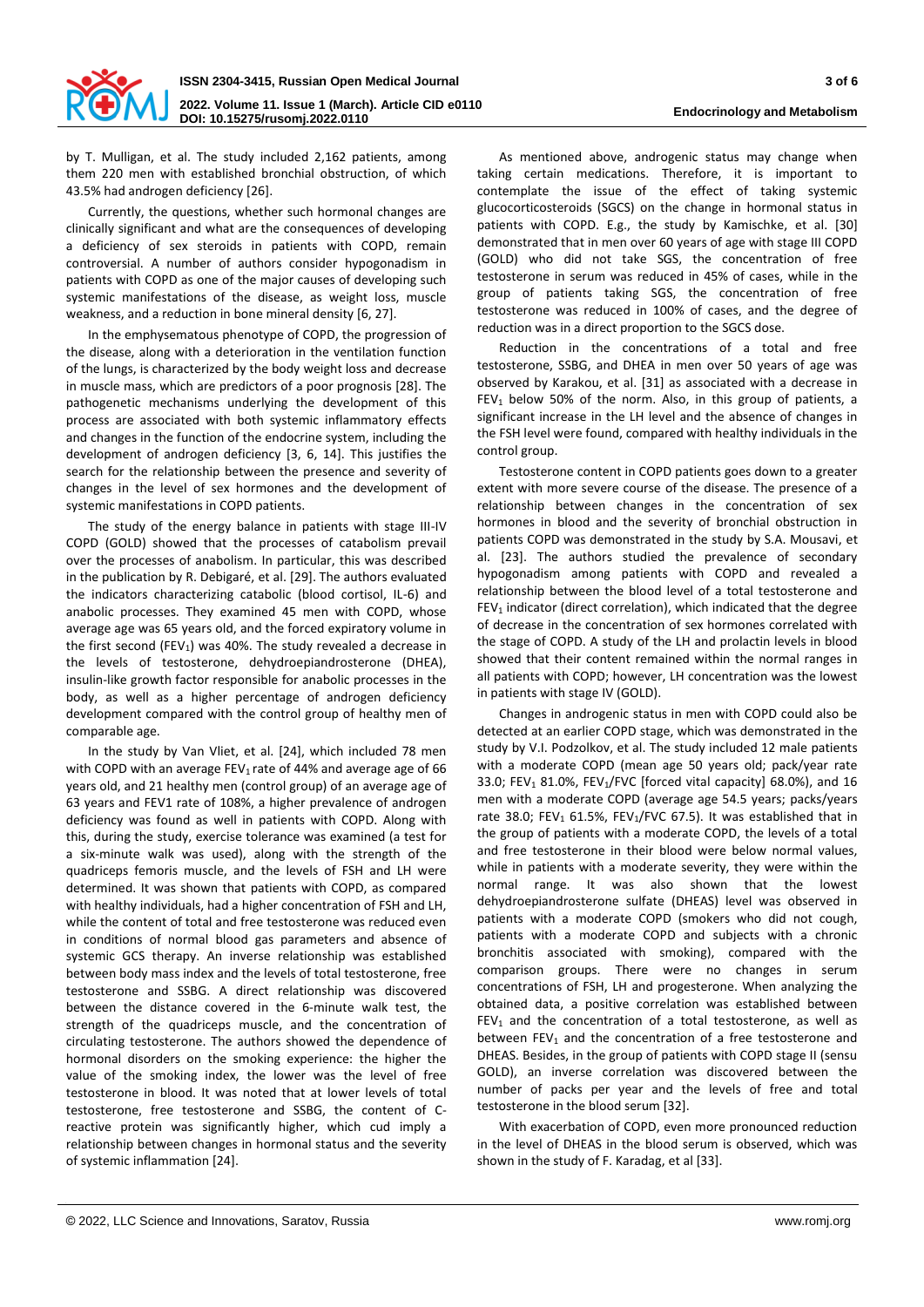

According to published sources, in patients with COPD, secondary hypogonadism with a reduced level of gonadotropic hormones is detected most often [22, 23, 34, 35]. It is believed that the progression of COPD leads to hypothalamic-pituitary dysfunction, which entails a decrease in the level of a total and free testosterone [25, 34]. At the same time, there is an evidence of an increase in the levels of LH and FSH with a decrease in the levels of androgens in patients with COPD, which was discovered in the study by Van Vliet, et al. [24].

It should be noted that the question of the clinical significance of hormonal changes in patients with COPD remains controversial. For example, the study performed by F. Laghi, et al. [36] did not reveal a greater prevalence of androgen deficiency in patients with COPD and its effect on quality of life, respiratory muscle dysfunction, osteoporosis and exercise tolerance, compared with healthy individuals.

However, back in the 1980s, on the basis of autopsy data in subjects with chronic obstructive bronchitis, a decrease in Leydig cells and testicular size was described, which, according to the authors of the study, may have been a direct consequence of exposure to hypoxia [37].

The lack of a certain well-established concept on the development of hormonal disorders in COPD patients can be explained by relatively small number of studies in this field. The conflicting data may be due to different age composition of participants, different criteria used to define hypogonadism, and different ethnic composition of subjects. Nevertheless, the available results of conducted studies allow considering the development of hypogonadism in COPD an important problem that must be paid attention to when studying the pathogenesis of this disease and developing approaches to its treatment.

Summarizing the above, the probable causes of hypogonadism development in COPD patients include smoking, age, concomitant comorbid pathology, hypoxia and hypercapnia, SGCS intake, and persistent systemic inflammation. It should be emphasized that the severity of COPD correlates with the severity of hypogonadism [6, 14].

Separately, we should emphasize an effect of smoking on the development of androgenic disorders in men, since smoking is a major etiological factor in COPD. It is well known that tobacco smoke has a systemic effect on the human body, causing pathological changes in various organs and systems. Studying the effect of smoking on the level of sex steroids in men resulted in somewhat controversial data. In smokers with COPD, there is a decrease in testosterone concentration, while in the absence of COPD, its relative increase was observed. This was demonstrated in the study by K. English, et al. [38]: the content of total testosterone, free testosterone and SSBG in the blood serum in smokers was higher than in nonsmokers. However, despite an increase in the concentrations of total and free testosterone, the amount of bioactive testosterone did not change. That is, an increase in the concentration of hormones does not necessarily lead to an increase in their effect on the human body. This was also confirmed in the research conducted by A.E. Makarevich, et al. [39], who surveyed 197 smoking men, among whom there were identified groups of patients with chronic non-obstructive bronchitis associated with smoking and COPD of varying severity. A relative increase in the blood testosterone content was revealed in the patients with chronic bronchitis, while its reduction by 1.4 and 1.6 times was established in patients with severe COPD with

compensated and decompensated cor pulmonale, respectively. It was also shown that smokers increased the level of DHEAS in their blood [40]. The cause of the relative increase in the concentration of sex steroids in blood of smokers without COPD remains unknown to date.

Systemic inflammation developing in patients with COPD is characterized by an increase in the number of proinflammatory mediators. An increase in TNF-α, IL-1 and IL-6 may lead to reduction in testosterone concentration due to increase in the aromatase (an enzyme that converts testosterone to estradiol) expression, which probably is indicative of the relationship between the development of androgen deficiency and systemic inflammation in COPD [6].

Regardless of the causes of hypogonadism development in COPD patients, it is obvious that it increases the severity of the disease course via leading to a disturbance of the energy balance by shifting the balance towards energy deficit, and also to depression, sarcopenia, muscle weakness, a feeling of weakness in the legs, and later to the development of a motor activity deficiency. Other consequences of hypogonadism are osteoporosis and reduction in the quality of life in general [6, 22, 41, 42].

# **The effectiveness of replacement therapy**

Considering the significant impact of hypogonadism on the course of somatic pathology and the risk of death in patients with COPD, it can be assumed that its correction should lead to positive outcomes. There are few studies examining the effect of testosterone replacement therapy (TRT) on the course of COPD, and placebo-controlled studies are scarce as well. Consequently, there is no consensus on the advisability of using TRT, as well as there are few clearly formulated indications for its use in patients with COPD. However, in conducted studies, it was shown that in patients with COPD, the addition of TRT to treatment leads to an increase in muscle mass and an improvement in respiratory mechanics, which helps eliminating shortness of breath and increasing physical activity, thus reducing the risk of exacerbations [6, 14, 42, 43, 44, 45]. Androgen therapy leads to an improvement in the quality of life in general, eliminates erectile dysfunction, and is able to prevent the development of osteoporosis [13]. In our opinion, these results should be taken into account when developing rehabilitation programs for patients with COPD, despite the lack of data confirming the effect of androgen replacement therapy on the course of the inflammatory process and respiratory function improvement of the lungs. On the other hand, the limitation of TRT use may be associated with the development of side effects, such as erythrocytosis, sleep apnea, and stimulation of prostate cancer growth [13]. In addition, when prescribing TRT, we should bear in mind that the decrease in testosterone levels may be transient, for example, with aggravation of COPD or short-term intake of SGCS, which dictates the need to reinvestigate the level of androgens during the treatment [6]. Hence, the treatment of androgen deficiency with testosterone preparations in patients with COPD should be carried out solely in conditions of clinical manifestations of androgen deficiency, confirmed by laboratory data. In that case, positive effects could be achieved in the form of increased physical activity, muscle mass and quality of life.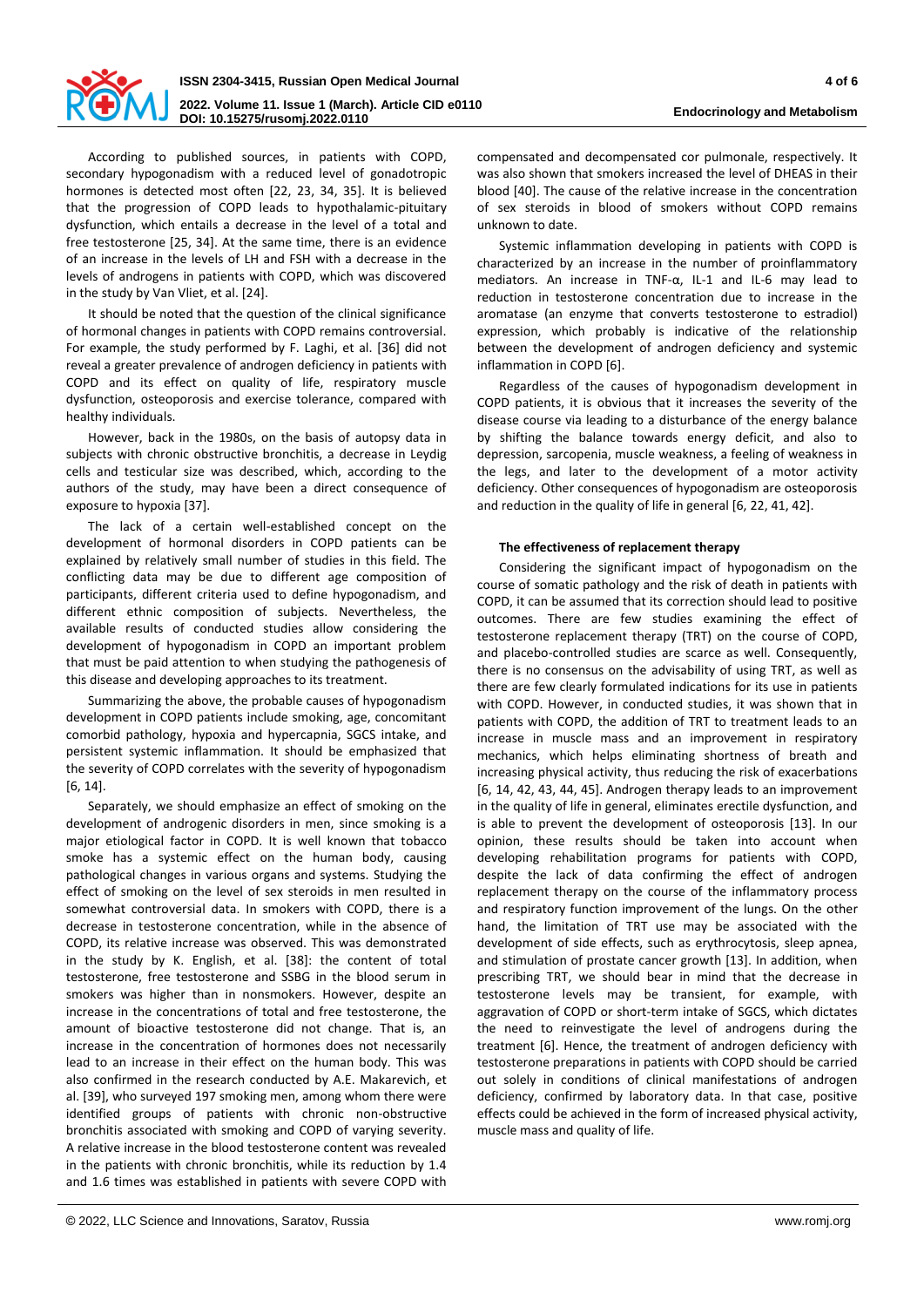

## **Conclusion**

Androgen deficiency is a common disorder, the role of which is habitually underestimated. Various somatic pathologies can contribute to the development of secondary hypogonadism. Hypoxia, hypercapnia, the use of systemic glucocorticosteroids and a pronounced inflammatory process in patients with COPD cause testosterone deficiency, which, in turn, could worsen the course of COPD. Thus, for a deeper understanding of the formation mechanisms of hormonal disorders in the population of patients with COPD, further studies with larger samples are needed, taking into account an influence of various factors on the development of androgen deficiency. A deeper understanding of endocrine disorders, their impact on the course and progression of the disease would help developing new treatment strategies and finding personalized approaches to the treatment of patients with such socially significant pathology.

In presented review, we have analyzed and summarized the available research data on the prevalence, mechanisms of development, manifestations, and approaches to the diagnosis and treatment of androgen deficiency in patients with COPD, which were offered in domestic and foreign literary sources in scientific libraries eLIBRARY and PubMed.

### **Conflict of interest**

The authors declare no conflicts of interest pertaining to this project.

#### **References**

- 1. Global Initiative for Chronic Obstructive Lung Disease (GOLD). Global strategy for prevention, diagnosis and management of COPD. 2020. [https://goldcopd.org/gold-reports.](https://goldcopd.org/gold-reports)
- 2. Avdeev SN, Aisanov ZR, Belevsky AS, Beeh KM, Vizel AA. Zyryanov SK, et al. The concept of chronic obstructive pulmonary disease clinical control as a decision-making toolin real clinical practice for optimizing of basic pharmacotherapy. *Therapeutic Archive* 2020; 92(1): 89-95. Russian. [https://doi.org/10.26442/00403660.2020.01.000489.](https://doi.org/10.26442/00403660.2020.01.000489)
- 3. Barnes PJ, Celli BR. Systemic manifestations and comorbidities of COPD. *Eur Respir J* 2009; 33(5): 1165-1185. [https://doi.org/10.1183/09031936.00128008.](https://doi.org/10.1183/09031936.00128008)
- 4. Karnaushkina MA, Fedosenko SV, Sazonov AE, Petrov VA, Vakoluyk RM, Dvoretckiy LI, et al. Difficulty of copd predicting as a challenge to modern clinical pulmonology. *The Russian Archives of Internal Medicine* 2016; 6(4): 14-20. Russian. [https://doi.org/10.20514/2226-](https://doi.org/10.20514/2226-6704-2016-6-4-14-20) [6704-2016-6-4-14-20.](https://doi.org/10.20514/2226-6704-2016-6-4-14-20)
- 5. Nussbaumer-Ochsner Y, Rabe KF. Systemic manifestations of COPD. *Chest* 2011; 139(1): 165-173[. https://doi.org/10.1378/chest.10-1252.](https://doi.org/10.1378/chest.10-1252)
- 6. Laghi F, Adiguzel N, Tobin MJ. Endocrinological derangements in COPD. *Eur Respir J* 2009; 34(4): 975-996; [https://doi.org/10.1183/09031936.00103708.](https://doi.org/10.1183/09031936.00103708)
- 7. Takabatake N, Nakamura H, Abe S, Hino T, Saito H, Yuki H, et al. Circulating leptin in patients with chronic obstructive pulmonary disease. *Am J Respir Crit Care Med* 1999; 159(4 Pt 1): 1215-1259. [https://doi.org/10.1164/ajrccm.159.4.9806134.](https://doi.org/10.1164/ajrccm.159.4.9806134)
- 8. Gardner DG, Shoback D. Greenspan's Basic and Clinical Endocrinology. 10th Ed. McGraw-Hill Medical. 2017; 924 p. [https://accessmedicine.mhmedical.com/book.aspx?bookID=2178.](https://accessmedicine.mhmedical.com/book.aspx?bookID=2178)
- 9. Dedov II, Melnichenko GA, Fadeev VV. Endocrinology. Textbook for medical students. 3rd Ed. Moscow: GEOTAR-Media. 2015; 416 p. Russian.
- 10. Bhasin S, Jasuja R. Reproductive and Nonreproductive Actions of Testosterone. In: Huhtaniemi I, Martini L, eds. Encyclopedia of Endocrine Diseases (Second Edition). Vol 2. Academic Press. 2019: 721- 734[. https://doi.org/10.1016/B978-0-12-801238-3.65412-0.](https://doi.org/10.1016/B978-0-12-801238-3.65412-0)
- 12. Morales A, Bebb RA, Manjoo P, Assimakopoulos P, Axler J, Collier C, et al. Diagnosis and management of testosterone deficiency syndrome in men: Clinical practice guideline. *CMAJ* 2015; 187(18): 1369-1377. [https://doi.org/10.1503/cmaj.150033.](https://doi.org/10.1503/cmaj.150033)
- 13. Bhasin S, Brito JP, Cunningham GR, Hayes FJ, Hodis HN, Matsumoto AM, et al. Testosterone therapy in men with hypogonadism: An Endocrine Society Clinical Practice Guideline. *J Clin Endocrinol Metab* 2018; 103(5): 1715-1744[. https://doi.org/10.1210/jc.2018-00229.](https://doi.org/10.1210/jc.2018-00229)
- 14. Rochira V. Hypogonadism in Systemic Diseases. In: Simoni M, Huhtaniemi I, Eds. Endocrinology of the Testis and Male Reproduction. Endocrinology. Springer, Cham. 2017: 1-51. [https://doi.org/10.1007/978-3-319-29456-8\\_28-1.](https://doi.org/10.1007/978-3-319-29456-8_28-1)
- 15. Vertkin AL, Pushkar DY. Age-related androgen deficiency and erectile dysfunction. Mocow: GEOTAR-Media, 2009. 170 р. Russian.
- 16. Dedov II, Kalinchenkо SYu. Androgen deficiency of the aging male. Мoscow: Practical Medicine. 2006. 235 p. Russian. [https://elibrary.ru/item.asp?id=18763324.](https://elibrary.ru/item.asp?id=18763324)
- 17. Lunenfeld B, Mskhalaya G, Zitzmann M, Arver S, Kalinchenko S, Tishova Y, et al. Recommendations on the diagnosis, treatment and monitoring of hypogonadism in men. *Aging Male* 2015; 18(1): 5-15. [https://doi.org/10.3109/13685538.2015.1004049.](https://doi.org/10.3109/13685538.2015.1004049)
- 18. Zarotsky V, Huang MY, Carman W, Morgentaler A, Singha PK, Donna Coffin D, et al. Systematic literature review of the epidemiology of nongenetic forms of hypogonadism in adult males. *Journal of Hormones* 2014; 2014: 190347. [https://doi.org/10.1155/2014/190347.](https://doi.org/10.1155/2014/190347)
- 19. Dedov II, Melnichenko GA, Shestakova MV, Rozhivanov RV, Terehova AL, Zilov AV, et al. Guidelines for the diagnosis and treatment of testosterone deficiency (hypogonadism) in male patients with diabetes mellitus. *Obesity and Metabolism* 2017; 14(4): 83-92. Russian. [https://doi.org/10.14341/OMET2017483-92.](https://doi.org/10.14341/OMET2017483-92)
- 20. Corona G, Rastrelli G, Maseroli E, Fralassi N, Sforza A, Forti G, et al. Low testosterone syndrome protects subjects with high cardiovascular risk burden from major adverse cardiovascular events. *Andrology* 2014; 2(5) :741-747. [https://doi.org/10.1111/j.2047-](https://doi.org/10.1111/j.2047-2927.2014.00241.x) [2927.2014.00241.x.](https://doi.org/10.1111/j.2047-2927.2014.00241.x)
- 21. Hyde Z, Norman PE, Flicker L, Hankey GJ, Almeida OP, McCaul KA, et al. Low free testosterone predicts mortality from cardiovascular disease but not other causes: The health in men study. *J Clin Endocrinol Metab*  2012; 97(1): 179-189[. https://doi.org/10.1210/jc.2011-1617.](https://doi.org/10.1210/jc.2011-1617)
- 22. Balasubramanian V, Naing S. Hypogonadism in chronic obstructive pulmonary disease: incidence and effects. *Curr Opin Pulm Med* 2012; 18(2): 112-117[. https://doi.org/10.1097/MCP.0b013e32834feb37.](https://doi.org/10.1097/MCP.0b013e32834feb37)
- 23. Mousavi SA, Kouchari MR, Samdani-Fard SH, Gilvaee ZN, Arabi M. Relationship between serum levels of testosterone and the severity of chronic obstructive pulmonary disease. *Tanaffos* 2012; 11(3): 32-35. [https://pubmed.ncbi.nlm.nih.gov/25191426/.](https://pubmed.ncbi.nlm.nih.gov/25191426/)
- 24. Van Vliet M, Spruit MA, Verleden G, Kasran A, Van Herck E, Pitta F, et al. Hypogonadism, quadriceps weakness, and exercise intolerance in chronic obstructive pulmonary disease. *Am J Respir Crit Care Med* 2005; 172(9): 1105-1111 [https://doi.org/10.1164/rccm.200501-](https://doi.org/10.1164/rccm.200501-114OC) [114OC.](https://doi.org/10.1164/rccm.200501-114OC)
- 25. Rubinsztajn R, Przybylowski T, Maskey-Warzechowska M, Kartwat K, Chazan R. Hypogonadism as a factor influencing health condition in COPD patients. *European Respiratory Journal* 2016; 48 (suppl 60): PA4616[; https://doi.org/10.1183/13993003.congress-2016.PA4616.](https://doi.org/10.1183/13993003.congress-2016.PA4616)
- 26. Mulligan T, Frick MF, Zuraw QC, Stemhagen A, McWhirter C. Prevalence of hypogonadism in males aged at least 45 years: The HIM study. *Int J Clin Pract* 2006; 60(7): 762-769. [https://doi.org/10.1111/j.1742-1241.2006.00992.x.](https://doi.org/10.1111/j.1742-1241.2006.00992.x)

<sup>11.</sup> Dedov II, Mel'nichenko GA, Rozhivanov RV, Kurbatov DG. The recommendations on diagnostics and treatment of male hypogonadism (deficit of testosterone). The project. *Problems of*  Endocrinology. [https://doi.org/10.14341/probl201561560-71.](https://doi.org/10.14341/probl201561560-71)